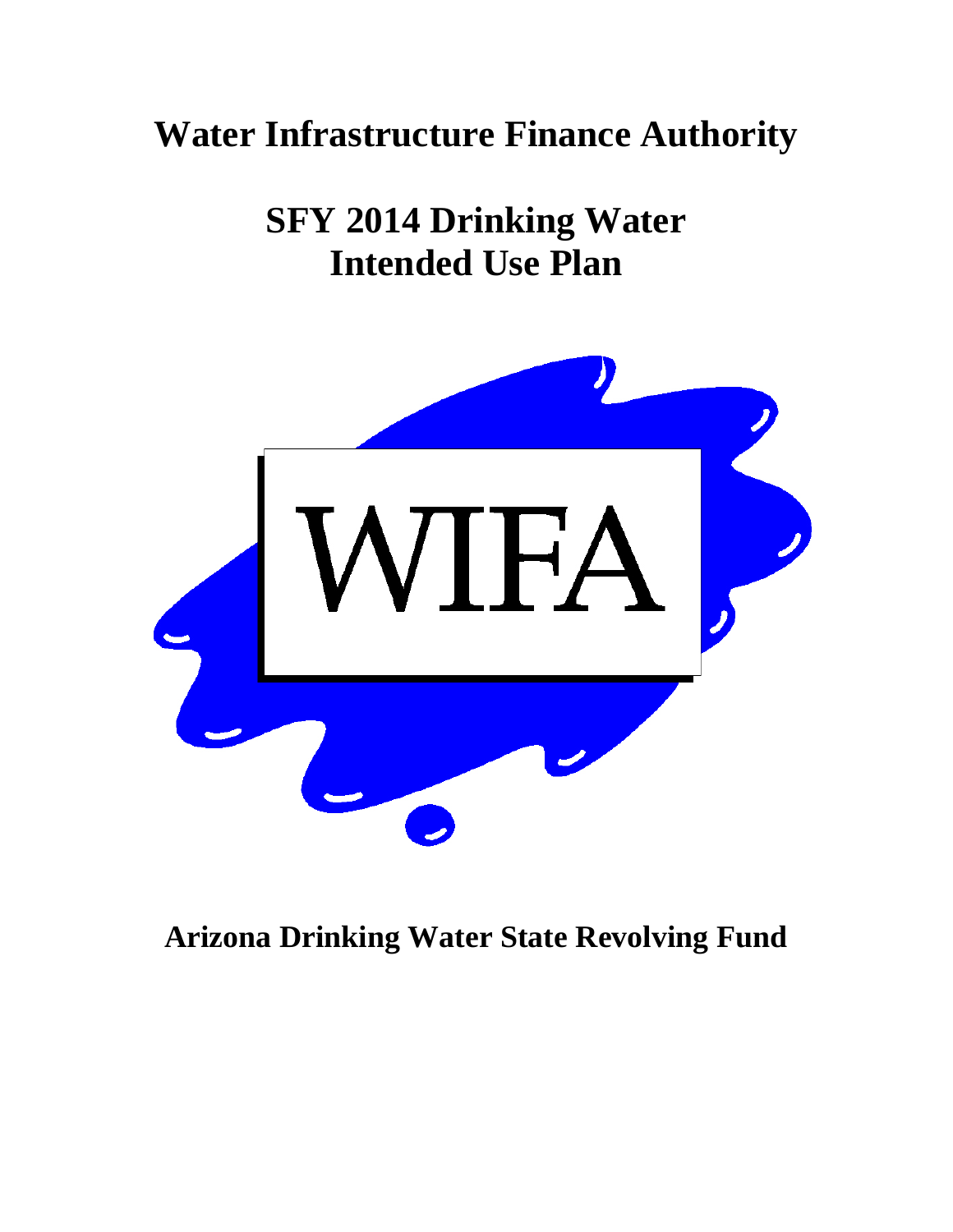# **INTRODUCTION**

The WIFA Board of Directors is pleased to release Arizona's Drinking Water State Revolving Fund (DWSRF) Intended Use Plan (IUP) for the State Fiscal Year (SFY) 2014 funding cycle. The DWSRF IUP describes WIFA's plan to utilize various sources of funds to finance drinking water infrastructure and support related program activities during the SFY 2014 funding cycle from July 1, 2013 through June 30, 2014. This IUP is a required element of the grant application documentation to obtain the FFY 2013 grant award. Arizona herewith submits its IUP for the FFY 2013 funds available to Arizona for the purposes of continuing the development, implementation and administration of the DWSRF program in Arizona.

The Arizona DWSRF Loan Program funds publicly and privately‐owned community water systems and non‐profit non‐community water systems. Eligible projects include treatment, transmission and distribution, source, storage, consolidation and creation of new systems. Projects to acquire land or to refinance debt obligations of publicly-owned systems may also be eligible. The program also places an emphasis on small and disadvantaged communities and on programs that emphasize prevention and sustainability as tools for ensuring safe drinking water.

# **Section 1: Short Term Goals**

For the purposes of this IUP, a short-term goal is an activity intended to be initiated, and in some cases, completed within a year:

- WIFA will make drinking water infrastructure loans more accessible and affordable to small communities by subsidizing all loans;
- WIFA will provide additional assistance to communities who are identified as disadvantaged;
- WIFA will provide at least 20% of the capitalization grant amount as additional subsidization in the form of forgivable principal;
- WIFA will continue to encourage borrowers to address green stormwater infrastructure, water and energy efficiency improvements and other environmentally innovative activities.

# **Section 2: Long Term Goals**

For the purposes of this IUP, a long term goal is defined as the life of the program. The following are the long‐term goals of the loan program:

- Award WIFA's resources in accordance with the needs of Arizona's citizens;
- Maintain the fiscal integrity of WIFA's funds and assure continuous enhancement for future generations;
- Effectively and efficiently deliver financial and technical assistance;
- Coordinate with other funding sources, technical resources, regulatory authorities, and private sector legal and financial counterparts;
- Actively pursue leadership in infrastructure finance;
- Efficiently administer WIFA within a positive work environment;
- Facilitate and encourage Board of Directors' involvement in WIFA.

# **Section 3: Important Program Changes**

WIFA plans to adjust the interest vs. fee ratio of the Combined Interest and Fee Rate (CIFR) during SFY 2014.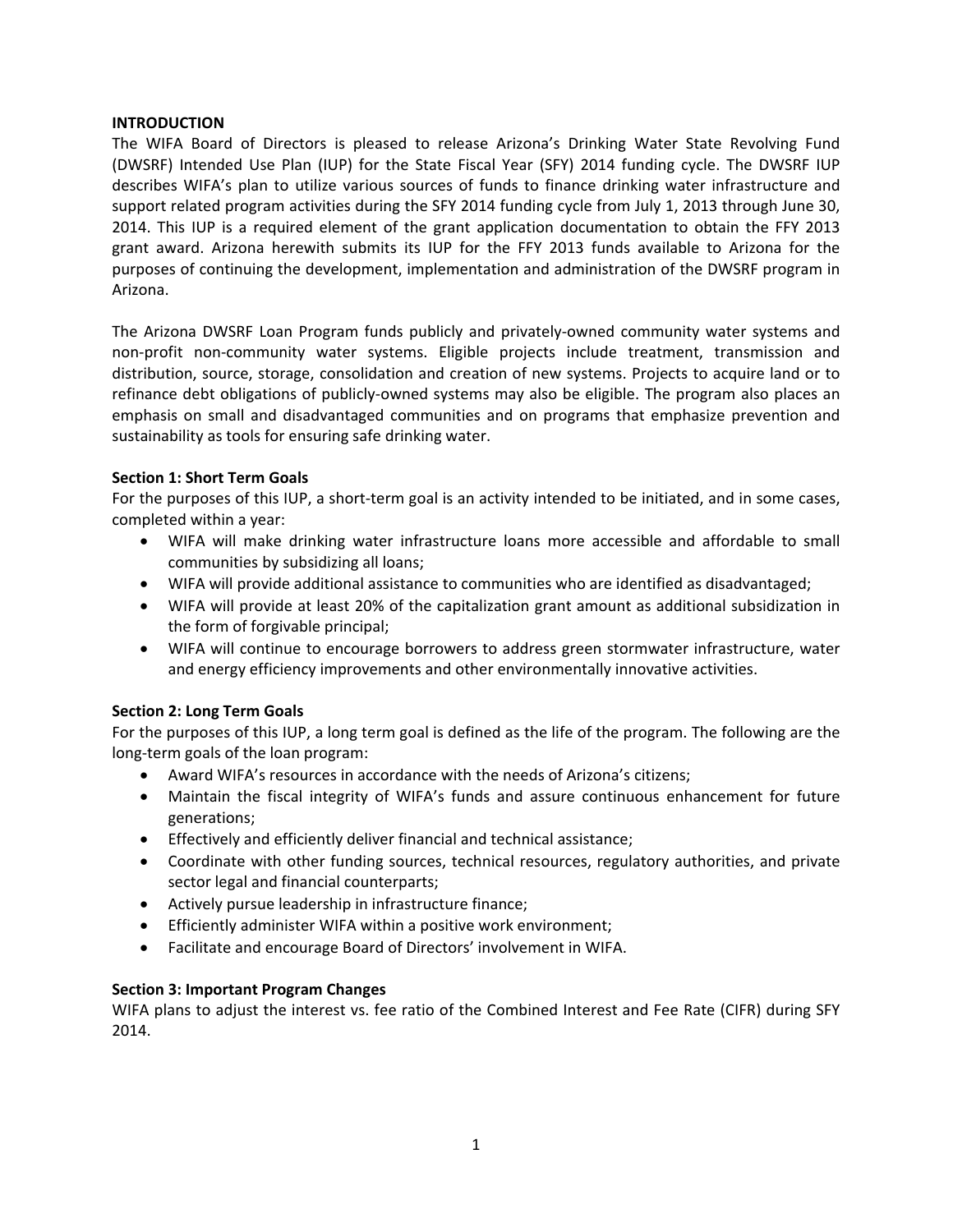# **Section 4: Agreement to Enter Data into PBR and NIMS**

WIFA agrees to enter data into PBR and NIMS. WIFA is currently working with Northbridge Consulting to improve the historical data in NIMS.

#### **Section 5: Description of Public Notice Process and Actions Taken to Address Public Comments**

Public review and written comment period of this IUP will be conducted from June 4, 2013 through June 18, 2013.

WIFA will solicit public review and comment on the draft SFY 2014 DWSRF IUP and Project Priority List (PPL) according to the following schedule:

| June 4, 2013  | Distribution and Web posting of the draft DWSRF IUP and PPL to all<br>interested parties.                                   |
|---------------|-----------------------------------------------------------------------------------------------------------------------------|
| June 18, 2013 | Public Hearing - 1110 West Washington, Room 130, Phoenix, Arizona<br>85007 from 1:00 P.M. to 2:00 P.M.                      |
| June 18, 2013 | Deadline for public comments on the draft DWSRF IUP and PPL.                                                                |
| June 19, 2013 | The WIFA Board of Directors to adopt the final draft DWSRF IUP and PPL.<br>IUP will then be sent to EPA for final approval. |
| July 1, 2013  | Begin implementation of the Approved DWSRF IUP and PPL                                                                      |

# **Section 6: Assurances and Specific Proposals**

WIFA intends to comply with the following:

- WIFA will comply with its Environmental Policy as approved by EPA;
- WIFA will comply with the Davis-Bacon requirements outlined in the Capitalization Grant Terms and Conditions;
- WIFA will make every effort to comply with EPA's guidance for timely and expeditious use of funds; and
- WIFA agrees to the remaining required assurances and proposals in the grant application or the IUP.

# **Section 7: Disadvantaged Community Program**

WIFA is committed to providing assistance to public water systems serving Disadvantaged Communities. The Board may designate an applicant as a Disadvantaged Community if the applicant satisfies one of the following:

- 1. The community is a designated "colonia" community through the federal government, or
- 2. The applicant meets the following criteria:
	- a. The applicant's project is at or above the 50th percentile on the DW PPL; and
	- b. WIFA awarded the project 50 or more Local Fiscal Capacity points on the DW PPL.

WIFA intends on providing the 20% additional subsidy as forgivable principal to disadvantaged communities. WIFA's Disadvantaged Policy allows for extended term, reduced interest or a combination. WIFA may choose to provide additional subsidization to 'fix it first' projects if they are identified on the PPL and move into the 'ready to proceed' category.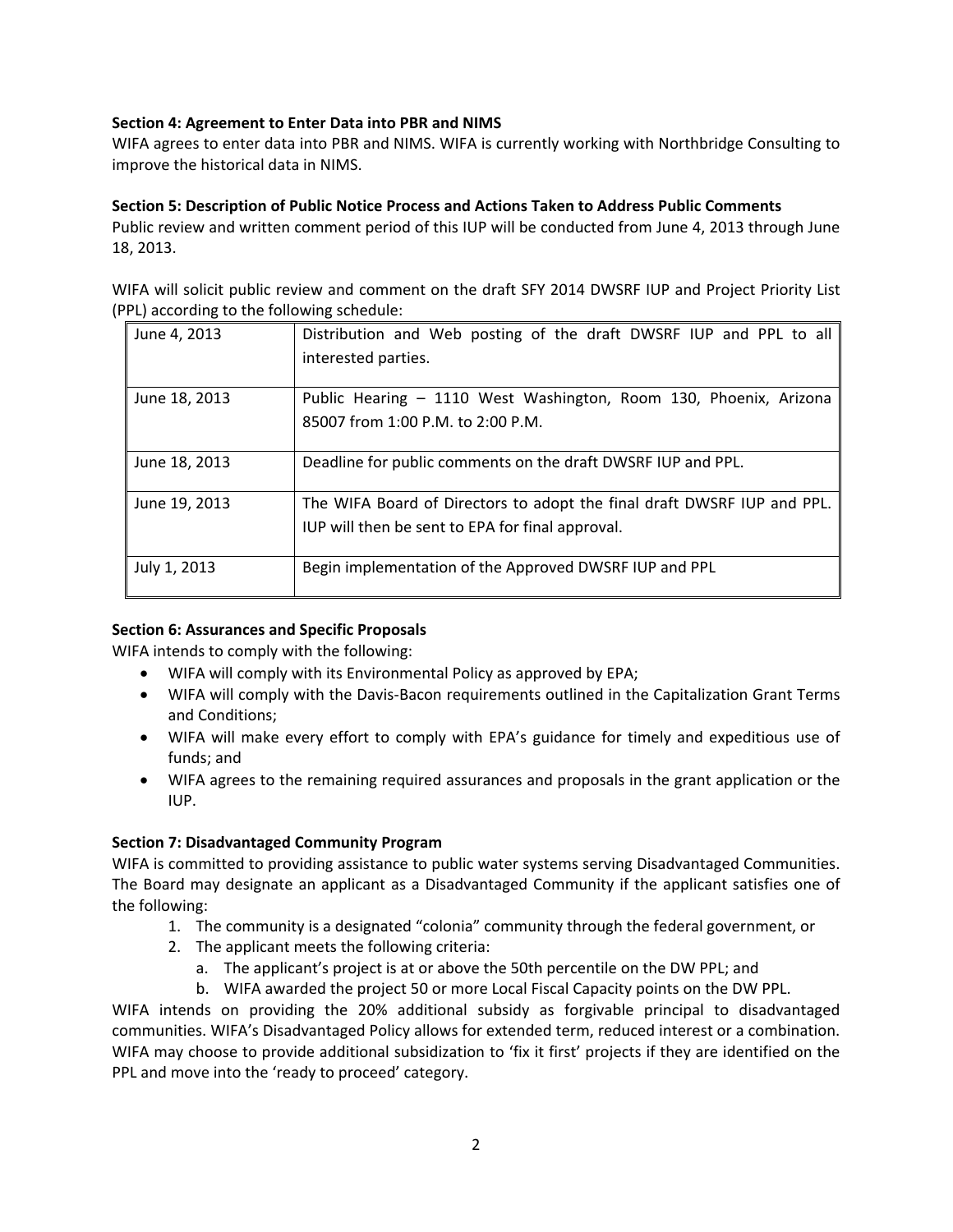# **Section 8: Criteria and Methods for Distribution of Funds (Priority Setting Criteria)**

- **Project Priority List and Fundable Range**
	- o **Project Priority List (PPL):** On an annual basis, following a statewide solicitation for projects, WIFA develops a statewide priority list of projects. Projects are scored and ranked on the list based upon public health risk, SDWA compliance, and financial need. Currently, WIFA's DW PPL has 16 project priority list applications totaling \$26.473.690.40.
	- o **Fundable Range:** The Fundable Range includes the applicants ready to receive design or construction financial assistance.

# **Project Priority List Updates**

The WIFA Board of Directors may update the DW PPL by adding or deleting projects or adjusting the fundable range for design or construction projects. The decision to update the DW PPL may be based on a project's readiness to proceed, refined project cost estimates, availability of other funding sources or other new information affecting the expansion or contraction of the PPL and Fundable Range. The WIFA Board of Directors adopts the updated DW PPL at a public meeting and the updates are posted on the WIFA website. All projects must meet the applicable requirements under the Safe Drinking Water Act, 42 U.S.C. § 300f to 300j‐26.

# **Project Readiness to Proceed**

Applicants accrue readiness to proceed points based on the following criteria:

- o Approved debt authorization has been received by WIFA.
- o Plans and specifications are complete.
- o Local and state permits have been obtained.
- o The bid or solicitation process has been initiated.

# **Section 9: Bypass Procedures and Emergency Funding Procedures**

The Fundable Range process is used to bypass projects that are not ready to proceed. As part of this process, readiness to proceed points are awarded for each of the criteria identified above, with a project needing to accrue at least 40 points out of 100 possible. Projects which have not received at least 40 points are bypassed, allowing projects which are ready to proceed to move forward with obtaining financing.

In accordance with ARS 49‐1269 WIFA may enter into short term emergency loan agreements under the following conditions: 1) the term of the loan does not exceed one year, 2) the dollar amount of the loan does not exceed \$250,000, 3) the purpose of the loan is to provide assistance for systems that have failed as a result of a disaster, a natural disaster or a catastrophic event, 4) the disaster, natural disaster or catastrophic event is memorialized in a declaration of emergency by the governor or FEMA.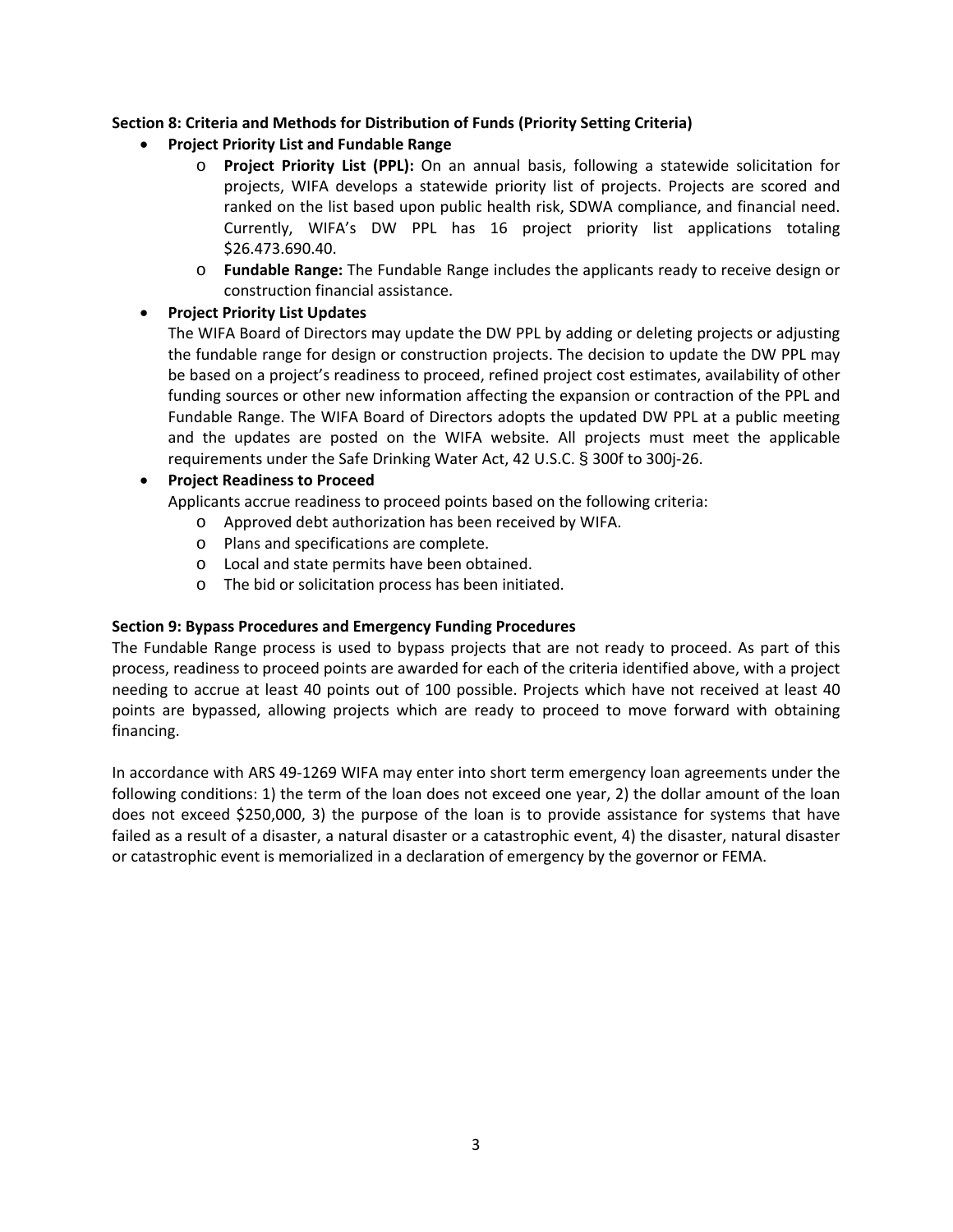| Arizona DWSRF Sources & Uses for SFY 2014 (FFY 2013 Cap Grant)                                        |                  |                 |                            |                  |
|-------------------------------------------------------------------------------------------------------|------------------|-----------------|----------------------------|------------------|
|                                                                                                       |                  |                 |                            |                  |
|                                                                                                       | Federal          | <b>WIFA</b>     | WIFA Loan                  |                  |
|                                                                                                       | Contributions    | Revenues        | Accounts                   | Total            |
| <b>Funding Sources</b>                                                                                |                  |                 |                            |                  |
| Estimated fund balance as of $7/1/2013$                                                               | \$               | 3,692,200<br>\$ | \$<br>37,045,041           | \$40,737,241     |
| New funds expected in SFY 2014                                                                        | 18,026,000       | \$2,346,100     | \$3,613,345                | \$23,985,445     |
| Banked Funds (see below) **                                                                           | \$<br>1,100,000  |                 |                            |                  |
| <b>Total Funding Sources</b>                                                                          | \$19,126,000     | \$<br>6,038,300 | $\mathbb{S}$<br>40,658,386 | \$64,722,686     |
|                                                                                                       |                  |                 |                            |                  |
| <b>Funding Uses</b>                                                                                   |                  |                 |                            |                  |
| Financial Assistance Loans                                                                            | \$<br>14,994,360 | 3,605,200<br>\$ | \$<br>40,658,386           | 59,257,946<br>\$ |
| 15% Set-Aside Wellhead Protection (ADEQ)                                                              | \$<br>833,000    |                 |                            | \$<br>833,000    |
| 15% Set-Aside Technical Assistance (WIFA)                                                             | \$<br>311,000    |                 |                            | \$<br>311,000    |
| 10% Set-Aside PWSS (ADEQ)*                                                                            | \$<br>1,000,000  |                 |                            | \$<br>1,000,000  |
| 4% Set-Aside Administration                                                                           | \$<br>721,040    | \$<br>818,960   |                            | \$<br>1,540,000  |
| 2% Set-Aside Capacity Development (ADEQ)                                                              | \$<br>166,600    |                 |                            | \$<br>166,600    |
| Drinking Water Programs (ADEQ)                                                                        |                  |                 |                            | \$               |
| Forgivable Principal \$3,605,200 (20%)                                                                |                  |                 |                            |                  |
| Green Project Reserve (voluntary)                                                                     |                  |                 |                            |                  |
| Banked FY 2009 funds **                                                                               | \$<br>500,000    |                 |                            | \$<br>500,000    |
| Banked FY 2010 funds **                                                                               | \$<br>600,000    |                 |                            | \$<br>600,000    |
| <b>Total Funding Uses</b>                                                                             | \$<br>19,126,000 | \$<br>4,424,160 | $\mathbb{S}$<br>40,658,386 | \$64,208,546     |
| * ADEQ PWSS 10% includes \$75,000 Border TA. Required match comes from ADEQ Fees and PWSS FY-93       |                  |                 |                            |                  |
| ** ADEQ has banked \$500K in FFY 2009 and \$600K in FFY 2010                                          |                  |                 |                            |                  |
| WIFA may sell water quality revenue bonds - proceeds will be used to increase WIFA's lending capacity |                  |                 |                            |                  |

# **Section 10: Sources and Uses Table**

The Safe Drinking Water Act §1452(g) and §1452(k) allows States to set aside up to 31% of the capitalization grant for specific activities. These are referred to as the 2%, 4%, 10%, and 15% set‐asides and are further described below. Funds not expended in these categories by the end of SFY 2014 will revert to the DW Loan Fund Account.

# **15% Set‐aside**

State and Federal Statutes allow setting aside up to 15% of the Federal Capitalization Grant funds to provide local assistance to water systems in Arizona. A maximum of up to 10% (\$1,800,000) of the Capitalization Grant funds will be used by ADEQ for Wellhead Protection activities to protect underground sources of drinking water. WIFA will utilize \$311,000 of this set-aside. \$11,000 will support the Drinking Water Residential Rate Survey (see Professional Technical Assistance in Section 11 below) and \$300,000 will be provided as planning and design assistance through two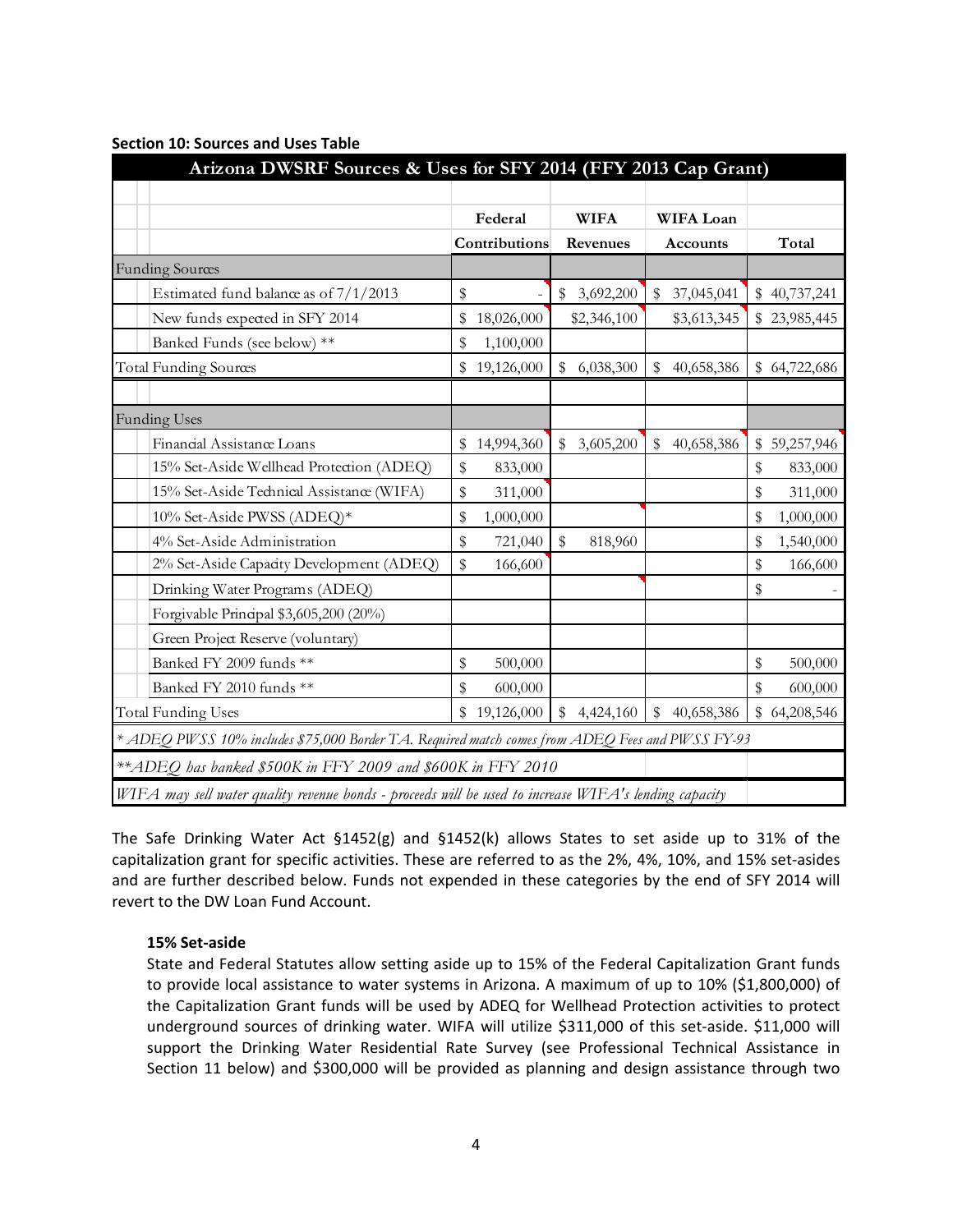competitive cycles beginning on July 1, 2013 and January 1, 2014 (see Planning and Design Assistance in Section 11 below).

#### **10% Set‐aside**

State and Federal Statutes allow setting aside up to 10% of the Federal funds for the Public Water System Supervision activities. This set‐aside requires an additional 1:1 match which will be provided by ADEQ Fees. ADEQ will use this funding for the PWSS Program, which encompasses all of the various activities involved in implementing the Safe Drinking Water Act requirements in Arizona. These activities include operator certification, source water assessment and protection, development of regulatory guidance and assistance documents, assisting systems in obtaining the technical, financial, and managerial capability to comply with drinking water regulations, and technical consultations on water system and treatment system design. ADEQ is requesting \$1,000,000.

#### **4% Set‐aside**

State and Federal Statutes allow setting aside up to 4% of the Federal funds for the administration of the DWSRF program. WIFA will utilize this set‐aside to pay salaries and associated expenses of program's personnel devoting time to the administration of the funds as well as the necessary ancillary services performed by other agencies. These funds will also be used to procure equipment and training necessary for the adequate performance of staff. Expenses for DWSRF‐related public meetings, workshops and conferences will also be paid for out of this set‐aside. Funds not used immediately will be reserved for use in future years. As evidenced in the Sources and Uses Table, WIFA will provide additional program administration support through use of WIFA Fees.

## **2% Set‐aside**

State and Federal Statutes allow setting aside 2% of the Federal funds to provide local assistance to water systems in Arizona. The 2% set-aside in the amount of \$166,600 will be used by ADEQ's Capacity Development Program (see Staff Technical Assistance in Section 11 below).

# **ADEQ Drinking Water Program**

The Drinking Water program is federally mandated to ensure safe drinking water supplies for the public. Staff reviews water system construction plans, conducts compliance inspections on drinking water systems, reviews water quality monitoring data, initiates enforcement actions in response to continued or significant noncompliance, and conducts outreach to educate stakeholders on regulatory requirements. The program also evaluates source waters to ascertain their susceptibility to contamination, promotes voluntary community programs aimed at protecting aquifers for drinking water use, and administers the monitoring assistance program to assist public water systems in complying with monitoring requirements under the federal Safe Drinking Water Act. This effort is being funded through WIFA Revenues.

# **Section 11: Identify the Types of Assistance Provided and the Terms (Principal Forgiveness, Extended Terms)**

WIFA provides low interest loans for projects eligible under the Safe Drinking Water Act. Eligible projects include treatment, transmission and distribution, source, storage, consolidation and creation of new systems. Projects to acquire land or to refinance debt obligations of publicly‐owned systems may also be eligible.

 Subject to the limitation that loan terms are not to exceed the useful life of the project, all loans for the financing of projects will be for a term not to exceed 20 years from loan closing date;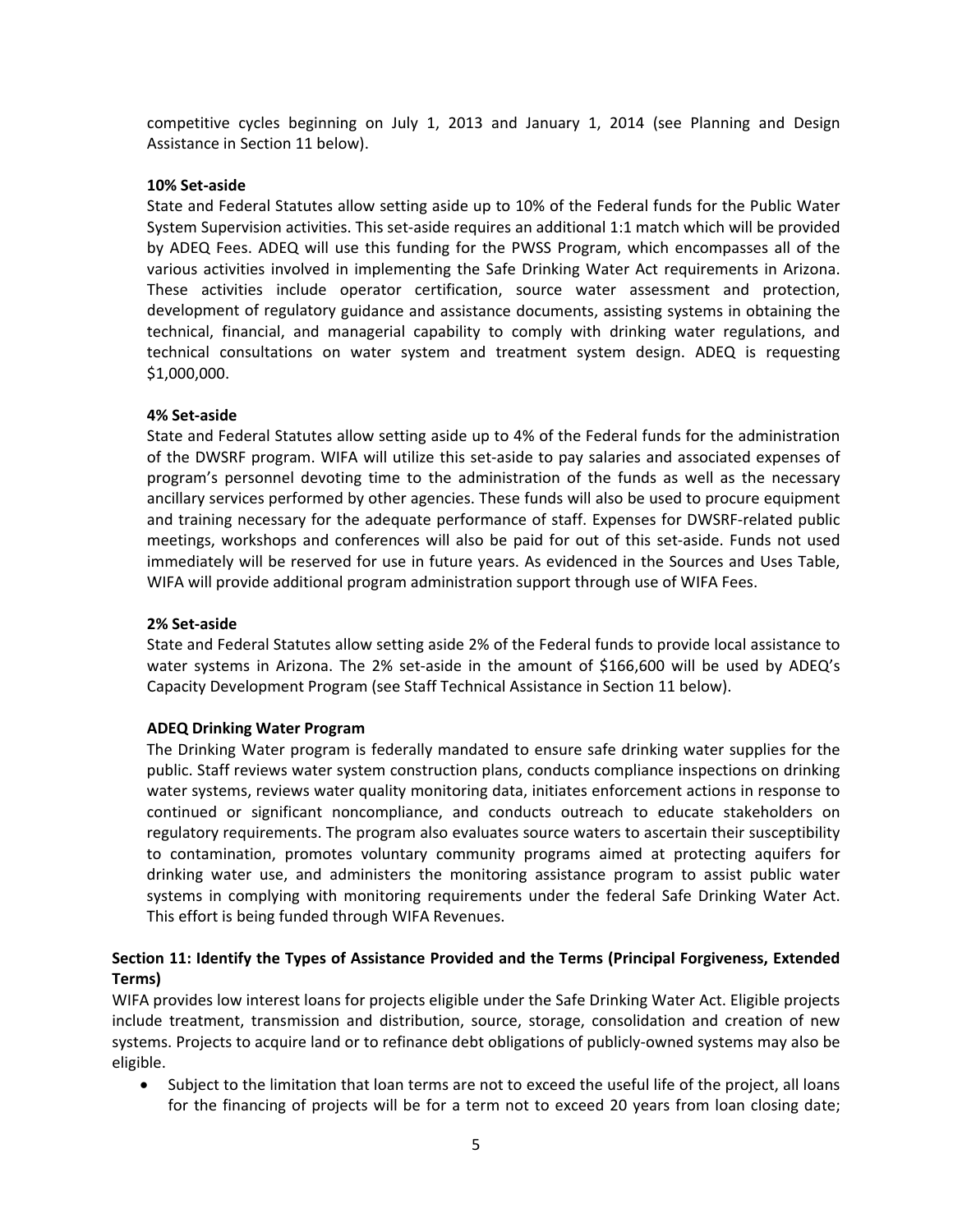except that under certain conditions (including loans to disadvantaged communities) project financing may be made for a period of up to 30 years.

 WIFA may provide additional subsidization to projects for Disadvantaged Communities and projects identified as 'fix it first' (as described in Section 7 of this document).

WIFA also provides three types of Technical Assistance:

- **Staff Technical Assistance** (2% set‐aside) *‐*  ADEQ's Capacity Development Unit assists small drinking water systems, serving 10,000 or fewer people, to improve their day‐to‐day operation. For more information contact ADEQ's Drinking Water Division Deputy Director.
- **Professional Technical Assistance** Professional Technical Assistance includes studies, surveys and other types of reports that provide benefit to a range of drinking water systems statewide. WIFA will complete the Drinking Water Residential Rate Survey with these funds.
- **Planning and Design Assistance** The purpose of WIFA's Planning and Design Grant Program is to help prepare systems for construction of capital improvement projects. Typically, awards are made to facilities with limited resources that need assistance in completing the planning and/or design phase of an infrastructure project. WIFA has also placed high priority on projects that improve water or energy efficiency. The Request for Grant Applications issued for each grant cycle establishes the scoring criteria on which the applications are evaluated. Awards are capped at \$35,000 per project.

#### **Financial Terms of Loans**

- Repayment of loan principal must begin within 12 months of project completion based on the construction schedule available at the loan closing date or actual completion date or three years from the date of the initial principal advance, whichever is earlier.
- Loan disbursements are to be made on a cost reimbursement basis.
- The decision to leverage will be based on demand on the loan fund for projects to address public health concerns, market conditions and long‐term impact to the fund.
- A minimum of 20% of the FFY 2013 Capitalization Grant funds will be provided as forgivable principal.
- All contracts for construction financial assistance will require the borrower to comply with the Davis‐Bacon Act regardless of the source of funding if required as part of the FFY 2014 Capitalization Grant.
- WIFA will assess income from the Standard Combined Interest and Fee Rate (CIFR) as either fee income or interest income in accordance with the following table.

| <b>Financial Structure</b> | <b>CIFR</b>                            |
|----------------------------|----------------------------------------|
|                            | Municipal Market Data Index (MMD)      |
| Governmental               | or 3.5%, whichever is higher,          |
|                            | multiplied by the Subsidy Rate         |
|                            | Prime Rate plus 200 basis points or    |
| Non-Governmental           | 4%, whichever is higher, multiplied by |
|                            | the Subsidy Rate                       |

# **Combined Interest and Fee Rate (CIFR) for 20 Year Loans**

# **Section 12: State Match Sources**

As demonstrated in the Sources and Uses Table, WIFA revenues will provide match for the FFY 2013 Capitalization Grant.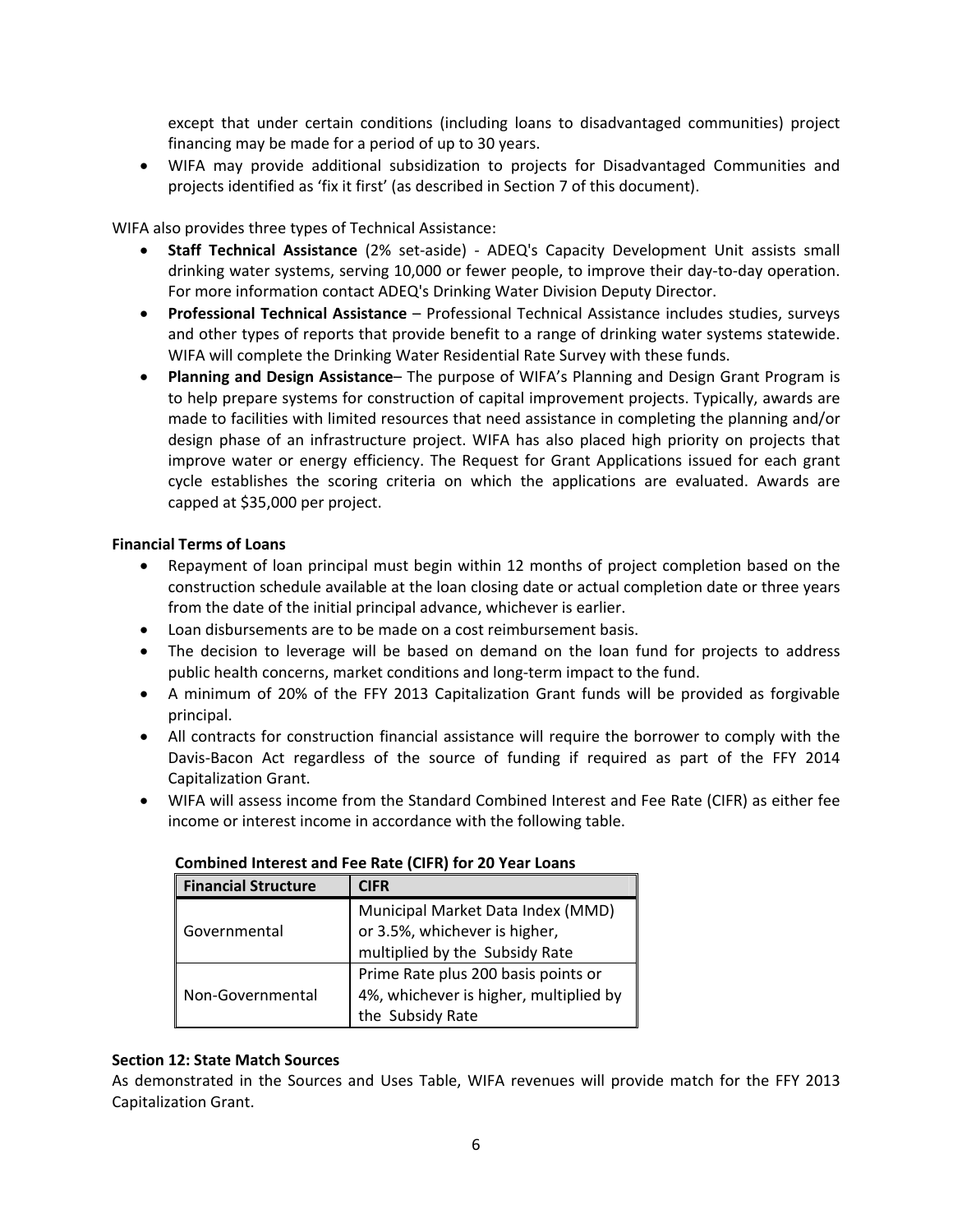# **Section 13: Identification of Overmatch**

Through April 2013, WIFA has overmatched the federal grants when viewed in a cumulative perspective by \$5,568,318.

# **Section 14: Anticipated Cash Draw Ratio (proportionality) or Statement of Match Drawdown then Federal**

With the overmatch, WIFA will draw 100% federal funds until the overmatch is depleted. Once the overmatch is depleted WIFA will draw the state match equivalency prior to drawing federal funds.

# **Section 15: Estimated Disbursement Schedule**

| <b>First Quarter</b> | Second Quarter | <b>Third Quarter</b> | <b>Fourth Quarter</b> |
|----------------------|----------------|----------------------|-----------------------|
| 20%                  | 35%            | 35%                  | 10%                   |

# **Section 16: Identification of any Intended Transfers between Funds**

WIFA currently has no planned transfers between the CWSRF and the DWSRF.

# **Section 17: Identification and Explanation of any Cross Collateralization**

The Authority maintains the CWSRF and DWSRF as separate and distinct programs. Revenues generated by either program will remain within that program. Any transfers between funds will be temporary in nature and done only to alleviate short term cash shortages.

# **Section 18: Combined Interest and Fee Rate (CIFR)**

For 20 year term loans, the WIFA Board of Directors has established a target CIFR rate ranging between 70% and 95% of the tax‐exempt AAA MMD Rate (or 3.5%, whichever is higher) for governmental entities and the Prime Rate plus 200 basis points (or 4%, whichever is higher) for non-governmental entities. CIFR/subsidies on individual loans will be set pursuant to the criteria below:

- Priority of the project;
- Local fiscal capacity of the area served by the system requesting assistance; and,
- Lending capacity of Arizona's DWSRF.

# **Section 19: Fees Charged if Applicable and Uses of Fees**

Section 11 describes how fees are charged. The Sources and Uses table demonstrates how fees will be used for SFY 2014, providing match to the federal grant, administration of the SRF, and providing support to ADEQ's Drinking Water Program.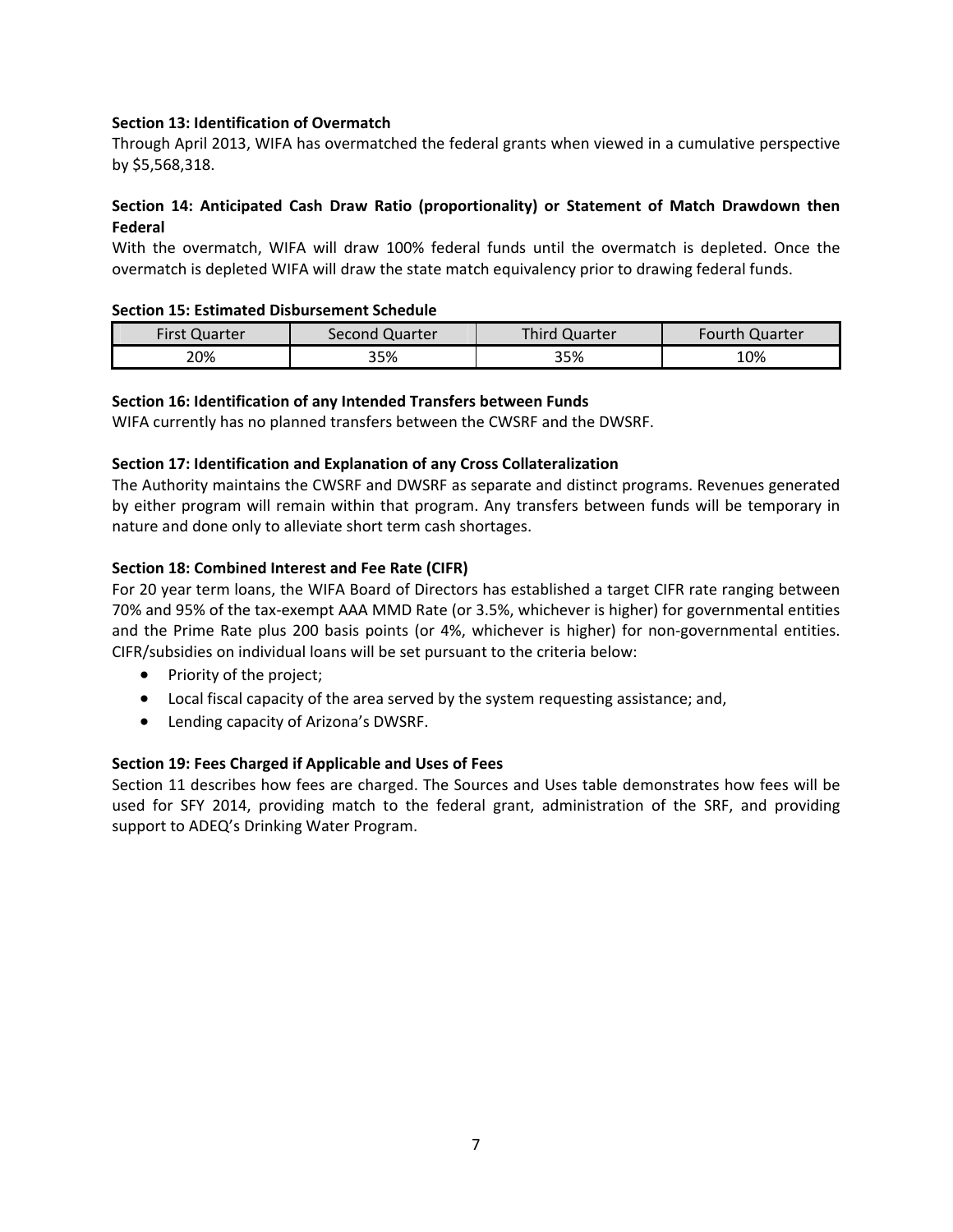#### **Section 20: Overview of Program Financial Status and Management**

The Federal Capitalization Grant for FFY 2013 will be \$18,026,000, and an additional \$301,000 of funding will be received from EPA as a redistribution. See Table below.

|                |                 | <b>AZ DW-SRF Capitalization Grants</b> |
|----------------|-----------------|----------------------------------------|
|                | <b>Document</b> | <b>Total Amount</b>                    |
| 1              | FS99989498      | 16,938,300.00                          |
| 2              | FS99990299      | 14,863,800.00                          |
| 3              | FS99990200      | 7,905,300.00                           |
| 4              | FS99990201      | 7,937,900.00                           |
| 5              | FS99990202      | 9,126,300.00                           |
| 6              | FS99990203      | 9,071,400.00                           |
| $\overline{7}$ | FS99990204      | 9,345,300.00                           |
| 8              | FS99990205      | 9,455,400.00                           |
| 9              | FS99990206      | 23,350,750.00                          |
| 10             | FS99990207      | 23,358,750.00                          |
| 11             | FS99990208      | 23,118,000.00                          |
| 12             | FS99990209      | 23,118,000.00                          |
| 13             | 2F00T05809      | 55,340,000.00                          |
| 14             | FS99990210      | 27,259,000.00                          |
| 15             | FS99990211      | 18,614,000.00                          |
| 16             | FS99990212      | 18,026,000.00                          |
| 17             | Supplement      | 301,000.00                             |
| 18             | FS99990213      | 18,026,000.00                          |
|                | <b>Totals</b>   | 315,155,200.00                         |

The Arizona DWSRF program supports the National USEPA Strategic Plan Goal 2 (Clean and Safe Water), Objective 1 (Protect Human Health), Sub‐objective 1 (Water Safe to Drink) listed below. Specifically, Arizona established and is managing the revolving loan fund to make low cost loans and other types of assistance to water systems to finance the cost of infrastructure projects to achieve or maintain compliance with Safe Drinking Water Act requirements. Arizona DWSRF activities support USEPA Program Reporting Measure SDW‐04 Fund Utilization and SDW‐05 DWSRF projects that have initiated operations.

All planned and prior year loans have assisted public water systems in meeting the federal and state drinking water compliance requirements. Details of Arizona's DWSRF activities supporting the National USEPA Strategic Plan will be included in the DWSRF Annual Report as well as in the Drinking Water National Information Management System (DW NIMS), Drinking Water Project Benefit Reporting System (PBR); and the Federal Funding Accountability and Transparency Act (FFATA) Reporting System.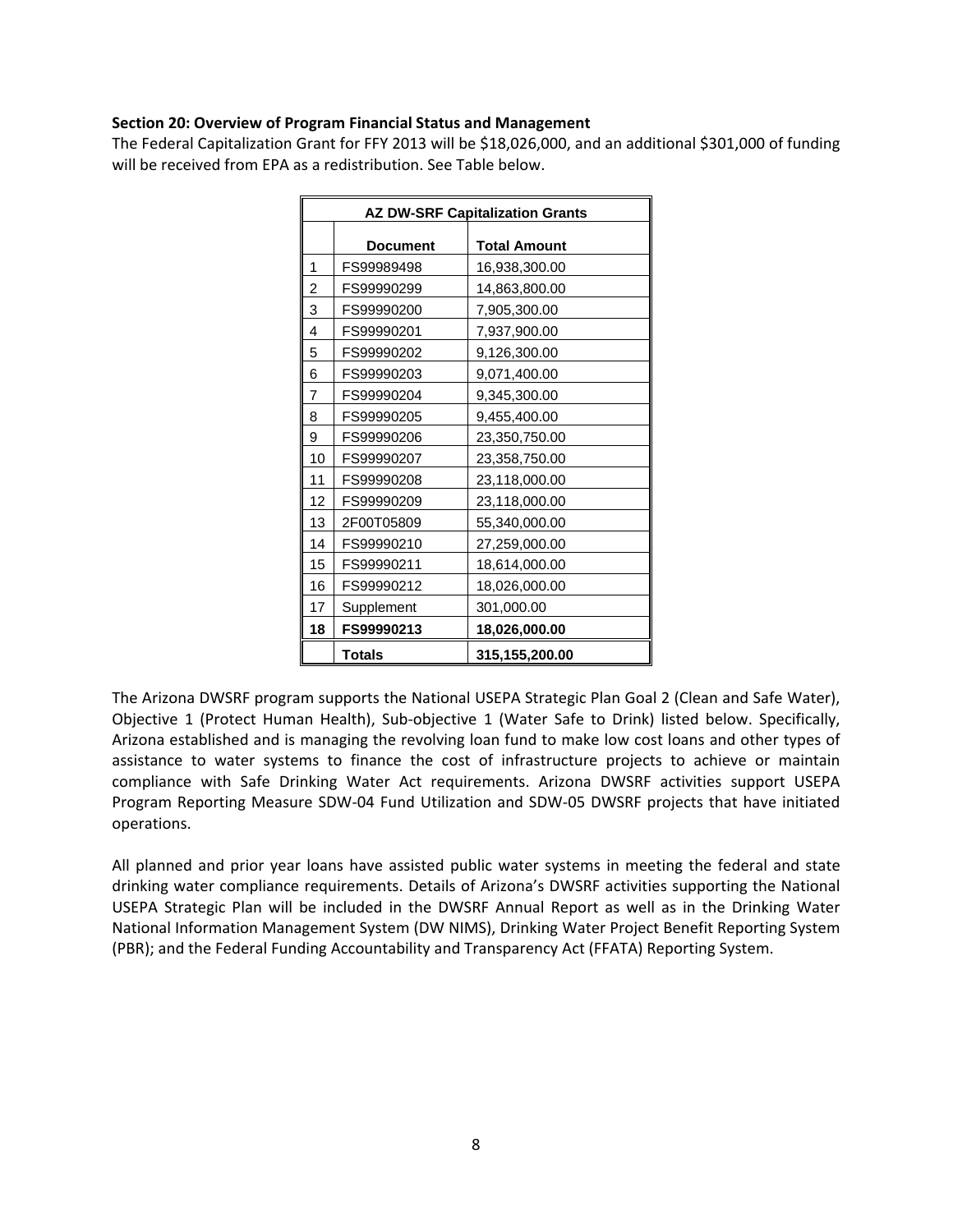| <b>Measure</b> | <b>Measure Text</b>                                                                                                                        | <b>National</b><br><b>Target</b> | <b>Region 9</b><br><b>Target</b> | Arizona<br><b>Target</b> |
|----------------|--------------------------------------------------------------------------------------------------------------------------------------------|----------------------------------|----------------------------------|--------------------------|
| SDW-04         | Fund utilization rate [cumulative dollar amount of loan<br>agreements divided by cumulative funds available for<br>projects] for the DWSRF | 93%                              | 86%                              | 100%                     |
| SDW-05         | Number of DWSRF<br>projects<br>that have<br>initiated<br>operations (cumulative)                                                           | <b>Base</b>                      |                                  | 111                      |
|                |                                                                                                                                            | ARRA                             |                                  | 29                       |
|                |                                                                                                                                            | Total<br>6,080                   | 360                              | 140                      |

DWSRF Fund Utilization is calculated by dividing the cumulative funds provided (DWNIMS Line 130) by the cumulative DWSRF Funds available (DWNIMS line 283).

#### **Section 21: Leveraging Plan**

As a matter of practice, WIFA pays close attention to its cash position and lending capacity. This practice includes reports to the WIFA Board of Directors at each Board meeting defining WIFA's current cash position and lending capacity. As a result of slow loan demand and prepayments, it appears that WIFA's next Bond Issue won't be needed until late summer 2013.

#### **Section 22: Binding Commitment Schedule**

When the WIFA Board of Directors approves an applicant's financial assistance request, WIFA staff prepares and circulates financial assistance (loan) documents to evidence the binding commitment in accordance with applicable federal and state requirements**.** Based on the DW PPL, WIFA expects to enter into binding commitments at 149% (min is 120%) (dollars on PPL vs. the federal cap grant).

#### **Section 23: Grant Payment Schedule**

WIFA will receive all payments in the first quarter available.

**Sections 24‐33:** These Sections are for CWSRF, not applicable to DWSRF.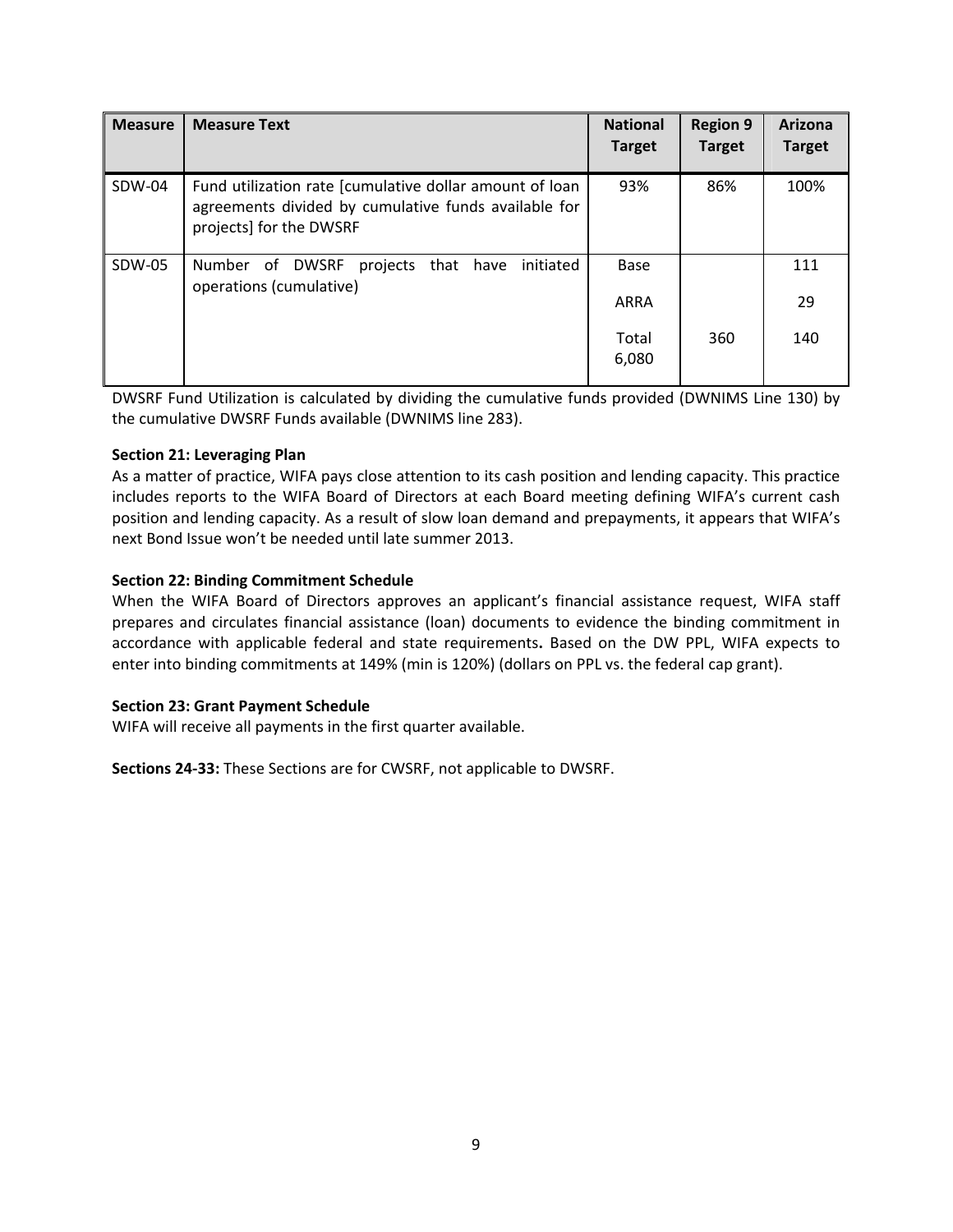#### **Section 34‐43: Fundable List**

Arizona combines the Fundable and Comprehensive lists into one list. WIFA applies all crosscutters to all projects with the exception of FFATA. FFATA is treated on an equivalency basis. See yellow highlight below. It is unknown at this time which projects will be awarded forgivable principal. Projects identified as "green" are highlighted in green.

| <b>PPL</b><br>Rank | <b>Applicant</b>       | <b>Population</b> | County  | <b>PWS</b><br><b>Number</b> | <b>Project Name</b>                | <b>Description</b>                                                        | Project<br><b>Number</b> | <b>Amount</b><br><b>Requested /</b><br><b>Probable</b><br><b>Green Amount</b> | Subsidy |
|--------------------|------------------------|-------------------|---------|-----------------------------|------------------------------------|---------------------------------------------------------------------------|--------------------------|-------------------------------------------------------------------------------|---------|
|                    |                        |                   |         |                             |                                    | Water quality sampling indicated a                                        |                          |                                                                               |         |
|                    |                        |                   |         |                             |                                    | fluoride content of 5.6 ppm.                                              |                          |                                                                               |         |
|                    |                        |                   |         |                             |                                    | Company will install Point of Use                                         |                          |                                                                               |         |
|                    | *Cienega               |                   |         |                             |                                    | (POU) devices for the 55 residential                                      |                          |                                                                               |         |
|                    | Water                  |                   |         |                             | <b>Fluoride Treatment and</b>      | metered connections in their service                                      | 003                      |                                                                               |         |
|                    | Company                | 140               | La Paz  | AZ0415002                   | System Upgrades                    | area.                                                                     | 2014                     | \$50,000.00                                                                   | 70%     |
|                    |                        |                   |         |                             |                                    | Two wells require treatment for                                           |                          |                                                                               |         |
|                    | *Humboldt              |                   |         |                             |                                    | MCL Violations for arsenic and for                                        |                          |                                                                               |         |
| 2                  | Water                  | 690               | Yavapai | AZ0413052                   | <b>Water Treatment</b><br>Facility | nitrates. The project is to design<br>and construct a treatment facility. | 010<br>2014              | \$300,000.00                                                                  | 80%     |
|                    | System                 |                   |         |                             |                                    | Fix-it-first: System's main                                               |                          |                                                                               |         |
|                    | Truxton                |                   |         |                             | Arsenic Treatment,                 | transmission line was installed in                                        |                          |                                                                               |         |
|                    | Canyon                 |                   |         |                             | Transmission                       | the 1940's and is under constant                                          |                          |                                                                               |         |
|                    | Water                  |                   |         |                             | Replacement, & Well                | repair due to deterioration and must                                      | 008                      |                                                                               |         |
| 3                  | Company                | 2,136             | Mohave  | AZ0408035                   | <b>Electric Changeover</b>         | be replaced.                                                              | 2014                     | \$419,208.00                                                                  | 80%     |
|                    |                        |                   |         |                             |                                    | Fix-it-first: Water system needs to                                       |                          |                                                                               |         |
|                    |                        |                   |         |                             |                                    | upgrade aging infrastructure which                                        |                          |                                                                               |         |
|                    |                        |                   |         |                             |                                    | includes a 100,000 gallon steel                                           |                          |                                                                               |         |
|                    |                        |                   |         |                             |                                    | reservoir, refurbishing a well and                                        |                          |                                                                               |         |
|                    |                        |                   |         |                             |                                    | upgrading the distribution system to                                      |                          |                                                                               |         |
|                    |                        |                   |         |                             |                                    | provide for increased pressure and                                        |                          |                                                                               |         |
|                    | *Clear                 |                   |         |                             | <b>Clear Springs Utility</b>       | water flow. A water main needs to                                         |                          |                                                                               |         |
| 4                  | <b>Springs Utility</b> | 1,180             | Cochise | AZ0402008<br>AZ0402049      | Consolidation &                    | be relocated to a public right-of-                                        | 004<br>2014              | \$511,000.00                                                                  | 70%     |
|                    | Company                |                   |         |                             | Upgrades                           | way.                                                                      |                          |                                                                               |         |

#### **Arizona's Drinking Water Revolving Fund Project Priority List – 2014 Funding Cycle**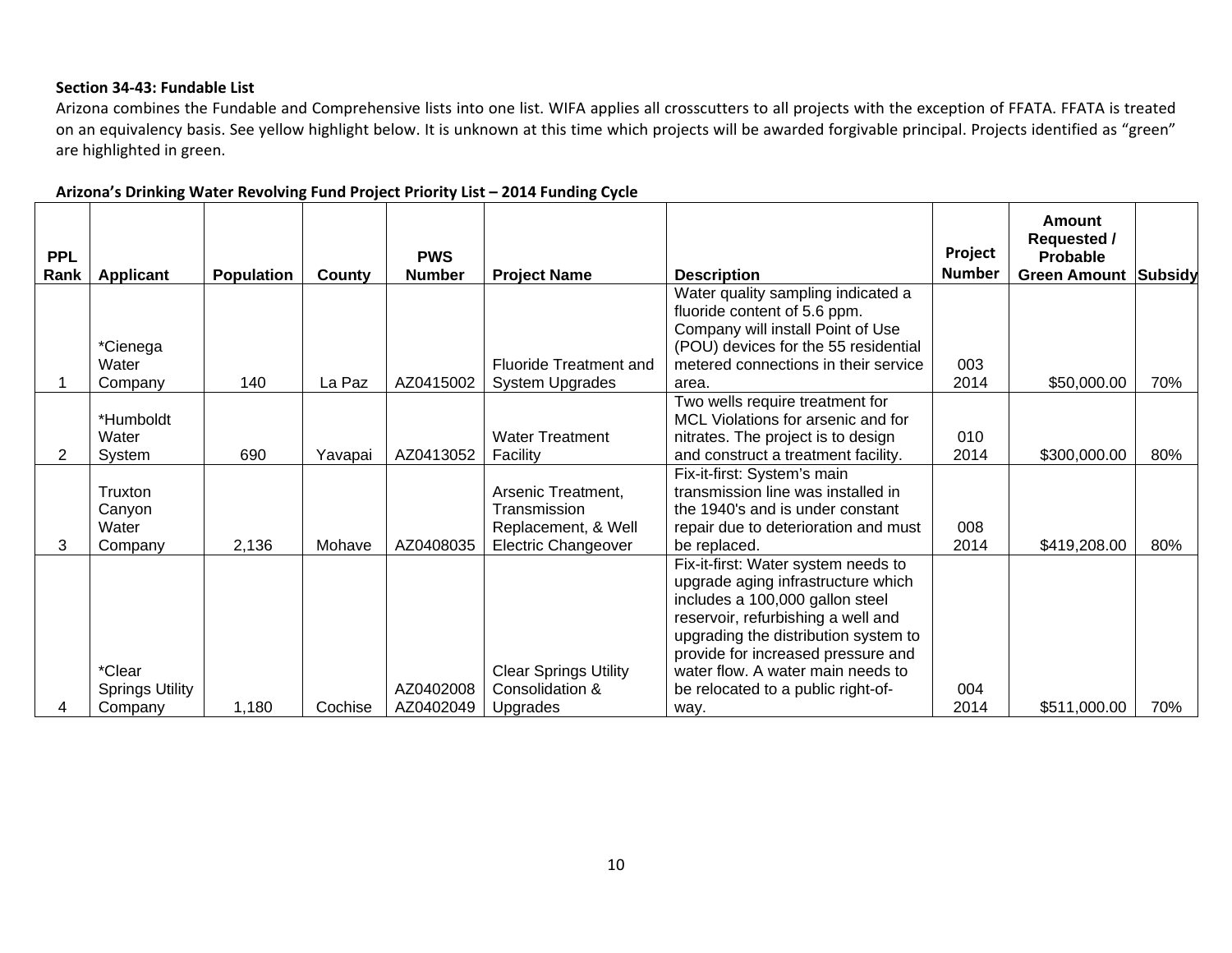| 5. | *Somerton,<br>City of                    | 14,287 | Yuma     | AZ0414015 | <b>Water Meter/MXU</b><br>Reftrofit                   | Fix-it-first: Water meters are over 30<br>years old and inaccurate, and are<br>either read manually or require<br>reading by a hand-held receiver.<br>City will install new meters with<br>radio frequency transmitters to<br>eliminate monthly meter read-time<br>and accurately measure water use.                   | 014<br>2014 | \$780,000.00 /<br>Categorical<br>\$780,000.00 | 80% |
|----|------------------------------------------|--------|----------|-----------|-------------------------------------------------------|------------------------------------------------------------------------------------------------------------------------------------------------------------------------------------------------------------------------------------------------------------------------------------------------------------------------|-------------|-----------------------------------------------|-----|
|    | *Sandario                                |        |          |           |                                                       | The company will construct a                                                                                                                                                                                                                                                                                           |             |                                               |     |
| 6  | Water<br>Company                         | 1,000  | Pima     | AZ0410093 | Capital Improvements<br>(Storage & Electrical)        | storage tank at Well #2 and install<br>electrical upgrades at Well #3.                                                                                                                                                                                                                                                 | 005<br>2014 | \$633,450.00                                  | 75% |
|    | *Granite<br>Mountain<br>Water<br>Company | 225    | Yavapai  | AZ0413150 | Well #5 Replacement &<br>Tank #3 Addition             | Company proposes to purchase a<br>replacement well and a 50,000-<br>gallon storage tank.                                                                                                                                                                                                                               | 016<br>2014 | \$196,032.40                                  | 75% |
| 8. | Sunrise<br>Water<br>Company              | 4,350  | Maricopa | AZ0407070 | Arsenic Treatment,<br>Booster Pumps &<br>Storage Tank | Well #2 has an arsenic level of 40<br>ppb. Booster pumps are 40+ years<br>old and inefficient. Because of low<br>well output, additional storage is<br>needed at Well #4. Project is to<br>install arsenic treatment and<br>replace booster pumps at Well #2<br>and install 250,000 gallon storage<br>tank at Well #4. | 013<br>2014 | \$755,000.00                                  | 80% |
|    | Montezuma<br>Rimrock<br>Water<br>Company |        |          |           | Storage Tank                                          | The two existing 10,000 gallon<br>storage tanks leak profusely, have<br>been repaired numerous times and<br>are beyond repair. In order to meet<br>the customer demand and fire flow<br>demand, two 40,000 gallon storage                                                                                              | 012         |                                               |     |
| 9  | <b>LLC</b>                               | 450    | Yavapai  | AZ0413071 | Replacement                                           | tanks must be constructed.                                                                                                                                                                                                                                                                                             | 2014        | \$108,000.00                                  | 80% |
| 10 | Appaloosa<br>Water<br>Company            | 630    | Yavapai  | AZ0413208 | <b>Backup Generator</b>                               | Company proposes to increase<br>their storage tank capacity and<br>install a backup generator.                                                                                                                                                                                                                         | 009<br>2014 | \$60,000.00                                   | 80% |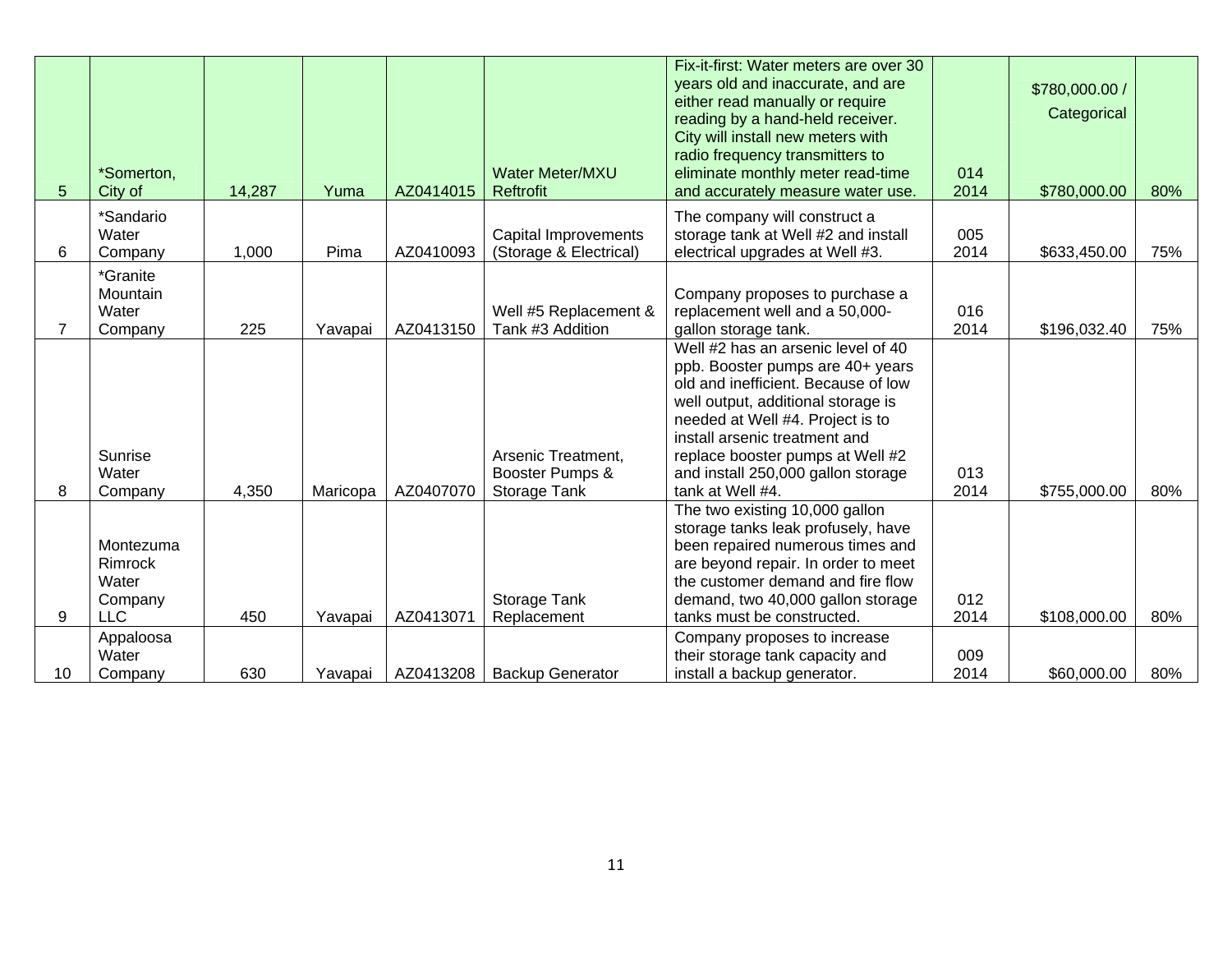|    |                     |        |          |           |                              | Fix-it-first: Town has two potable                                  |      |                 |     |
|----|---------------------|--------|----------|-----------|------------------------------|---------------------------------------------------------------------|------|-----------------|-----|
|    |                     |        |          |           |                              | water storage reservoirs which do                                   |      |                 |     |
|    |                     |        |          |           |                              | not conform with Water System<br>Security Standards. At the 89A     |      |                 |     |
|    |                     |        |          |           |                              | Reservoir: install 350 feet of                                      |      |                 |     |
|    |                     |        |          |           |                              | security fencing. At the Haskell                                    |      |                 |     |
|    |                     |        |          |           |                              | Springs Reservoir site: install                                     |      |                 |     |
|    |                     |        |          |           |                              | security fencing, access gate and                                   |      |                 |     |
|    | Clarkdale,          |        |          |           | <b>Water System Security</b> | install security lighting, alarm and                                | 001  |                 |     |
| 11 | Town of             | 4,026  | Yavapai  | AZ0413024 | Improvements                 | surveillance systems.                                               | 2014 | \$68,000.00     | 80% |
|    |                     |        |          |           |                              | Participation by Mesa del Caballo                                   |      |                 |     |
|    |                     |        |          |           |                              | subdivision (Payson Water                                           |      |                 |     |
|    |                     |        |          |           |                              | Company) in the SRP/Town of                                         |      |                 |     |
|    | Payson              |        |          |           | Mesa del Caballo             | Payson Cragin pipeline project with<br>water deliveries to Mesa del |      |                 |     |
|    | Water               |        |          |           | Supplemental Water           | Caballo will solve the subdivision's                                | 002  |                 |     |
| 12 | Company, Inc        | 1,148  | Gila     | AZ0404030 | <b>Supply Project</b>        | chronic water supply problem.                                       | 2014 | \$1,238,000.00  | 80% |
|    |                     |        |          |           |                              | Town proposes to purchase the                                       |      |                 |     |
|    |                     |        |          |           |                              | H2O, Inc. which would eliminate the                                 |      |                 |     |
|    |                     |        |          |           |                              | need for Town to construct \$12                                     |      |                 |     |
|    |                     |        |          |           |                              | million worth of capital                                            |      |                 |     |
|    |                     |        |          |           |                              | improvements needed within the                                      |      |                 |     |
|    |                     |        |          |           |                              | next five years, and also would                                     |      |                 |     |
|    |                     |        |          |           |                              | greatly reduce or delay long tern                                   |      |                 |     |
|    | Queen Creek,        |        |          | AZ0407033 | Acquisition of H2O, Inc.     | needed improvements due to the<br>added infrastructure, security    | 011  |                 |     |
| 13 | Town of             | 32,000 | Maricopa | AZ0411060 | <b>Water Utility</b>         | systems, and water capacity.                                        | 2014 | \$16,000,000.00 | 90% |
|    |                     |        |          |           |                              | District proposes power cleaning                                    |      |                 |     |
|    | <b>Green Valley</b> |        |          |           |                              | two storage tanks. Spot repairs will                                |      |                 |     |
|    | Domestic            |        |          |           |                              | be cone after cleaning. Then the                                    |      |                 |     |
|    | Water               |        |          |           |                              | tanks will be coated with a 3-coat                                  |      |                 |     |
|    | Improvement         |        |          |           | Water Storage Tank           | epoxy system coated in accordance                                   | 015  |                 |     |
| 14 | <b>District</b>     | 8,790  | Pima     | AZ0410157 | Upgrading                    | with ANSI/AWWA D102 ICS-2.                                          | 2014 | \$800,000.00    | 85% |
|    |                     |        |          |           |                              | City will connect two wells to                                      |      |                 |     |
|    |                     |        |          |           |                              | address supply problems. The                                        |      |                 |     |
|    |                     |        |          |           |                              | project also includes a water tank,                                 |      |                 |     |
|    |                     |        |          |           |                              | iron and manganese filtration<br>system, replacement of existing    |      |                 |     |
|    |                     |        |          |           |                              | submersible well motors, and                                        |      |                 |     |
|    |                     |        |          |           | Well Upgrades,               | replacement of the motor control                                    |      |                 |     |
|    | San Luis, City      |        |          |           | Interconnect and             | units on existing three booster                                     | 007  |                 |     |
| 15 | 0f                  | 25,505 | Yuma     | AZ0414005 | <b>Filtration System</b>     | motors with new VFD motor control.                                  | 2014 | \$2,800,000.00  | 85% |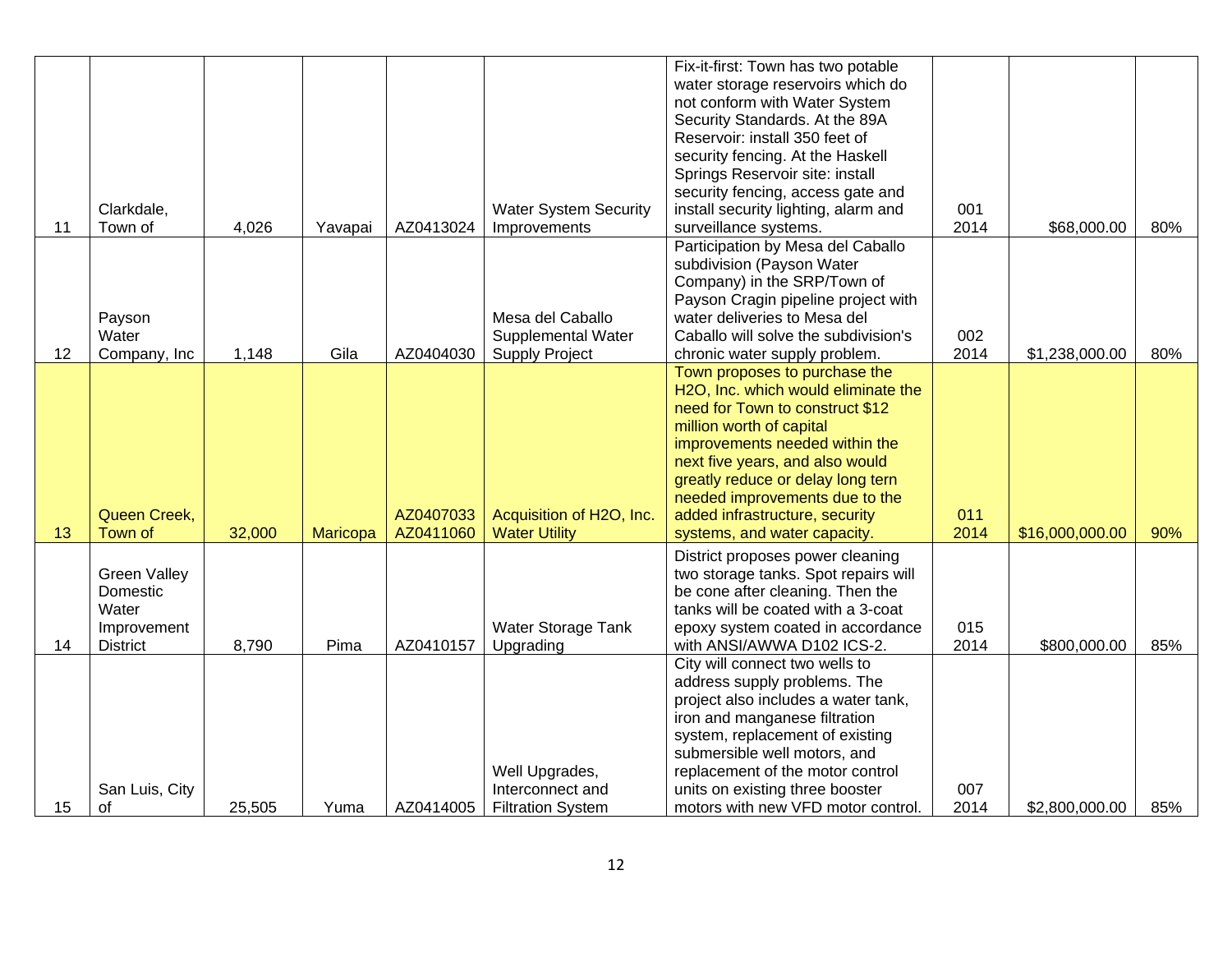|    |                     |        |          |             |                | LPSCO will install several recharge |      |                |     |
|----|---------------------|--------|----------|-------------|----------------|-------------------------------------|------|----------------|-----|
|    | _itchfield          |        |          |             |                | wells within its service area to    |      |                |     |
|    | <b>Park Service</b> |        |          |             | LPSCO Recharge | recharge approximately 1,290 acre   | 006  |                |     |
| 16 | ompanvٽ             | 39,000 | Maricopa | AZ0407046 l | Wells          | feet of effluent/year.              | 2014 | \$1,755,000.00 | 90% |

\* *Disadvantaged communities*

**Total:**

**\$26,473,690.40**